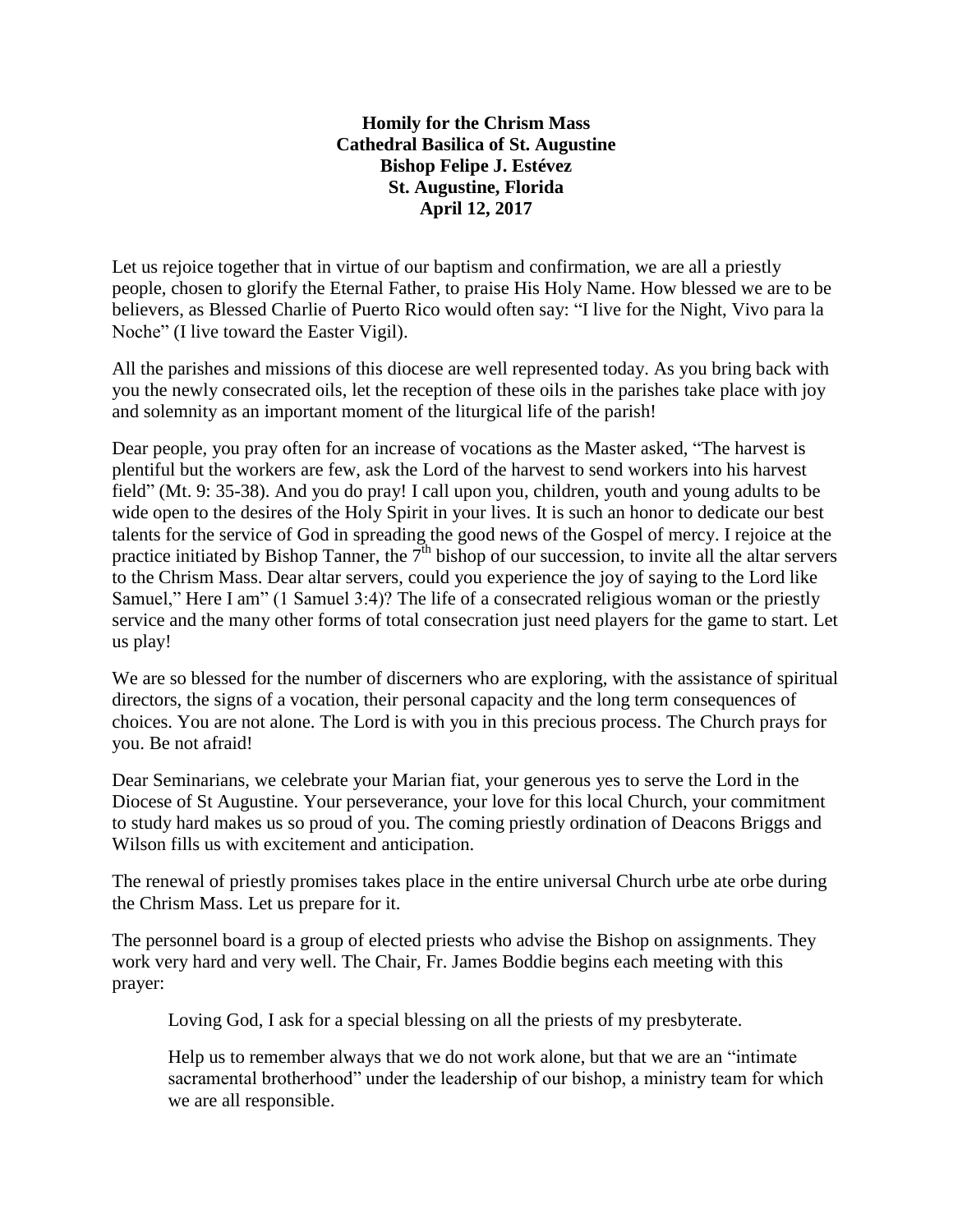For the sake of our unified and coherent ministry, help us to remember that the ministry we do is not just personal; but a share in our bishop's ministry. For that reason, keep us always respectful of and obedient to his leadership.

Help us to be diligent in our ministry, absorbed in it, so that our commitment may be evident and our service helpful.

Help us to take good care of ourselves and to be attentive to becoming more effective in our service.

Show us ways to encourage our brothers in the seminary, those in formation who will someday be partners with us in service to the Church. Help us to set a good example for them in all that we do.

Support our sick, retired and absent brothers with your loving care.

I ask this in the name of the Good Shepherd, Jesus Christ our Lord. Amen.

I wish that the entire Presbyterate keep these intentions close to their hearts.

Today's psalm echoes this priestly existence in a remarkable synergy: "Forever I will sing the goodness of the Lord!"

Taking a close look at the psalm, we notice that David is chosen (it is not you who chose me but I who chose you); David is consecrated (your hands were also anointed with the holy chrism), David is promised a future of hope (I want you to be fruitful) - in a life of intimacy, as in an active covenant with the living God. The complexities and the many challenges faced by priests do not take away the joyful experience of being a man for God's praises.

Today, I celebrate those elder priests as well as Bishops Snyder and Galeone who having completed their official assignment yet witness a priestly vitality first of all by their faithful prayer of the daily Mass and Liturgy of the Hours, and for their pastoral availability in a spirit of remarkable service and support to our parishes and their pastors. You state loudly that apostolic ministry is not a burden but a passion of love!

At times in a situation when you are no longer pastor or do not have an important responsibility, you may experience emptiness or solitude, certain weariness within. As Pope Francis said, let this entire offering raise as incense to the Lord. Do not let other substitutes fill that space. Instead, let the Lord console you. Let the Spirit guide you to a deeper layer of peaceful, faithful surrender, a deeper, manly renewed gift of self.

It is our practice to pay respect to the Eucharistic Lord when we elevate the host and the chalice in reverential awe.

St. Augustine could help us to be more concretely focused. Augustine says in sermon 228, "Recognize in the host that which was hanging on the wood, recognize in the chalice that which was pouring from his pierced side."

Let us celebrate this Eucharist today as the Sacrament of the Holy Triduum, or as St. Thomas would call it: the Eucharist is the sacrament of the passion.